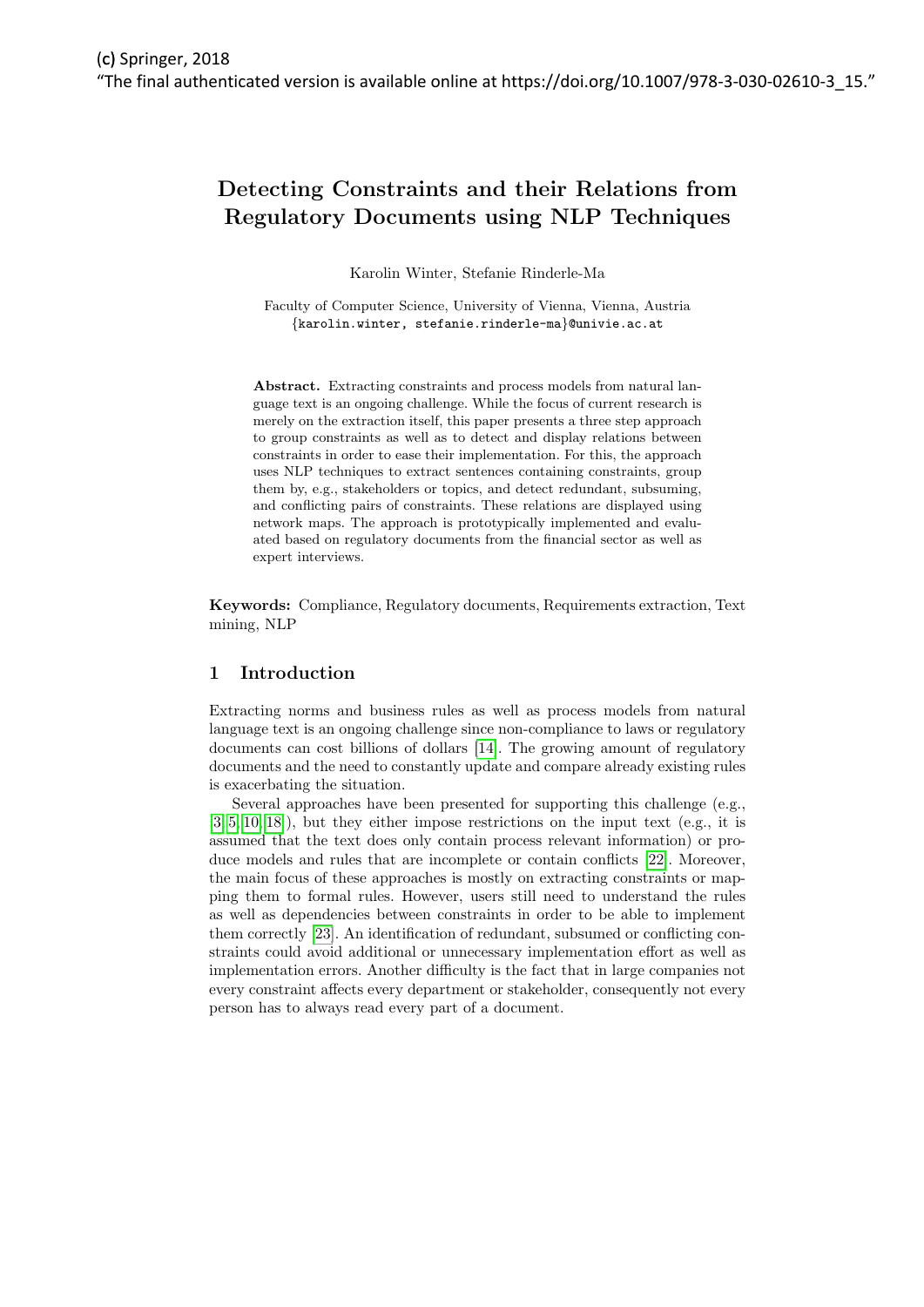Grouping constraints based on *constraint related subjects*, which are for example topics, stakeholders or departments, as well as displaying relations between constraints should therefore be supported conceptually and by suitable tools.

In [\[26\]](#page-17-4) we presented a method that is capable of identifying sentences containing constraints based on standard text mining tools as well as grouping of document fragments having similar topics or stakeholders by using term frequencies and k-means clustering. For the presented first case study on ISO security documents it was possible to identify and group fragments dealing with different topics, e.g., measurement and evaluation of ISMS or legal concerns. However, using term frequencies to group documents or sentences, even though this procedure is widely applied in the field of text mining, is rather limited and can lead to vague or incomplete results.

In this paper, we want to overcome this issue by providing means to either integrate additional information such as organizational charts or exploiting the part-of-speech tags of sentences leading to a more purposeful grouping of sentences containing constraints. Moreover, in order to tackle the lack of managing redundancies, subsumptions as well as conflicts between constraints, the method is further extended by an identification and visualization of these relation types.

For this purpose, the following research questions are stated

- RQ1 How to group elicited constraints based on constraint related subjects like stakeholders or topics?
- RQ2 How to identify relations between constraints?
- RQ3 How to display the elicited constraints and the derived relations?

In order to answer these questions, this paper presents a method that makes use of NLP techniques and provides means for integration of additional information whenever it is available. Moreover, a definition of redundancy, subsumption and conflict of rules with respect to natural language text is stated which can be used to point out potential modelling and implementation errors.

The remainder of the paper is organized as follows. Sect. [2](#page-1-0) describes the method, Sect. [3](#page-9-0) the prototypical implementation which is used in Sect. [4](#page-10-0) to evaluate the approach on a set of regulatory documents from the financial sector. A short discussion of the approach is presented in Sect. [5,](#page-14-0) followed by related work in Sect. [6.](#page-15-0) The paper concludes in Sect. [7](#page-15-1) with a summary and outlook of future work.

## <span id="page-1-0"></span>2 Overall Method

In this section the method is outlined. Since it can be carried out with any NLP framework, details on our prototypical implementation are separately described in the next section. The method (cf. Fig. [1\)](#page-2-0) can be divided into the three typical stages of data mining, **pre-processing**, **processing** ( $\rightarrow$ RQ1 & RQ2) and **postprocessing** $(\rightarrow RQ3)$ , each of them consisting of several steps. Pre-processing and parts of the processing steps can be viewed as a tool chain since they rely on state-of-the-art NLP techniques and data mining algorithms. The second part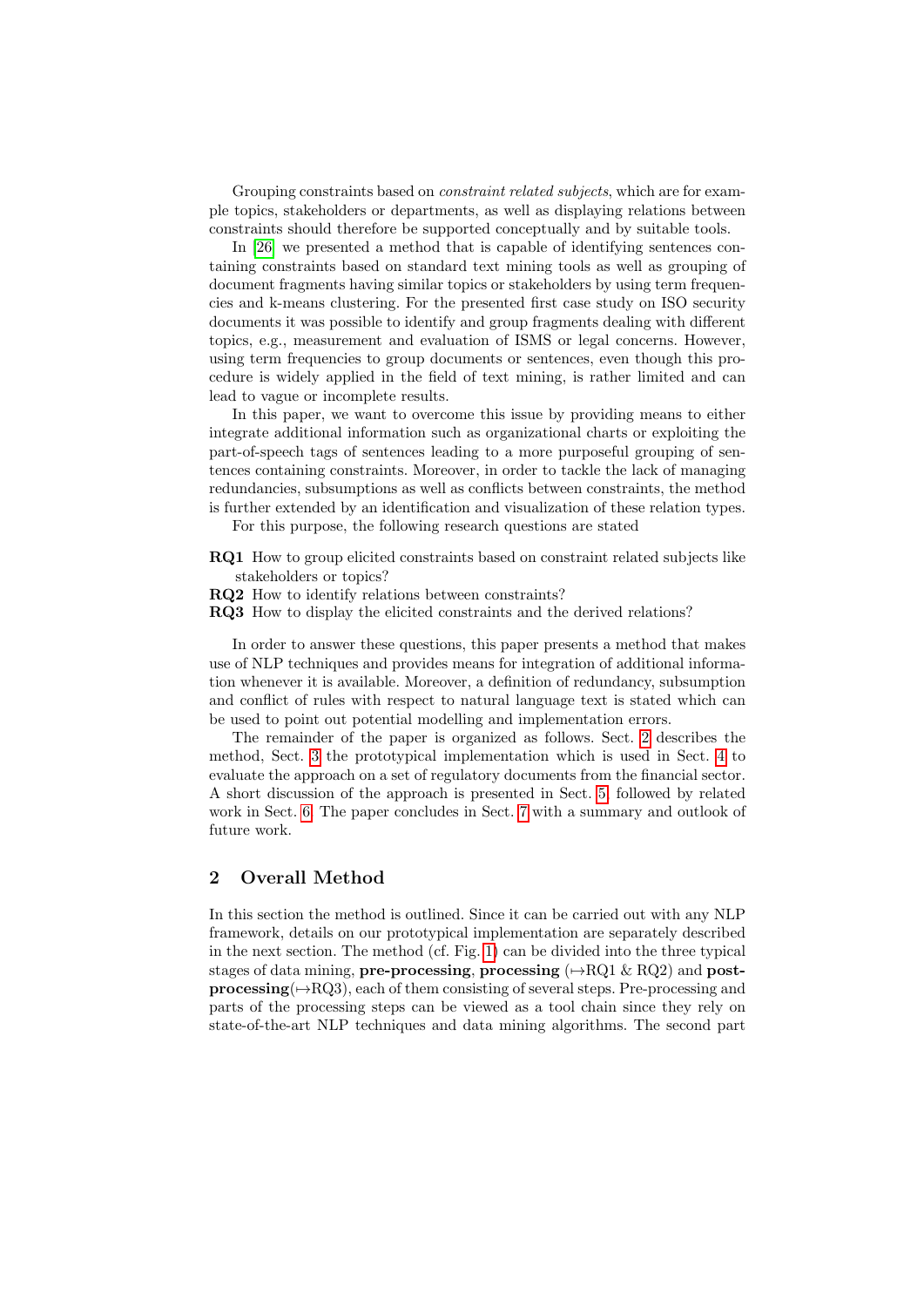of the processing and the post-processing step form the main contribution by providing a definition and application of characteristics of redundant, subsumed, and conflicting constraints with respect to natural language text.

During each stage the elicited sentences containing constraints are maintained as such and not yet mapped to a formal language. The advantage is that non expert users have a better chance of understanding the rules and their relations. After all relations have been resolved they are visualized using a graphbased representation.

<span id="page-2-0"></span>

Fig. 1: Overall Method

To illustrate the method a running example is provided which is based on parts of two documents from the ISO 27000 security standard family (ISO 27001 and ISO 27011) as depicted in Fig. [2.](#page-3-0) They were used for a case study in [\[26\]](#page-17-4). Sentences 1-9 are taken from ISO 27000 which is an overview document and sentences 10-18 stem from ISO 27011 which outlines security topics for the telecommunications domain.

#### <span id="page-2-1"></span>2.1 Pre-processing

First of all, each document needs to be prepared, i.e., table of contents and references are removed, since these parts do not contain valuable information on constraints. Moreover, since the documents are chunked into sentences these parts of documents would cause errors during the part-of-speech (POS) tagging process. Depending on the documents it might be necessary to remove even more parts that do not contain constraints, e.g., introductions. In addition, it should be checked whether information from tables and pictures is needed and was parsed correctly. A manual inspection of these steps might be required depending on the framework that is used. Another challenge is how to proceed with, e.g., footnotes. If a footnote, contains an explanation or a link to another document, it could be included in the final visualization. Since text passages are often related and depend on each other it might happen that one sentence refers to the subject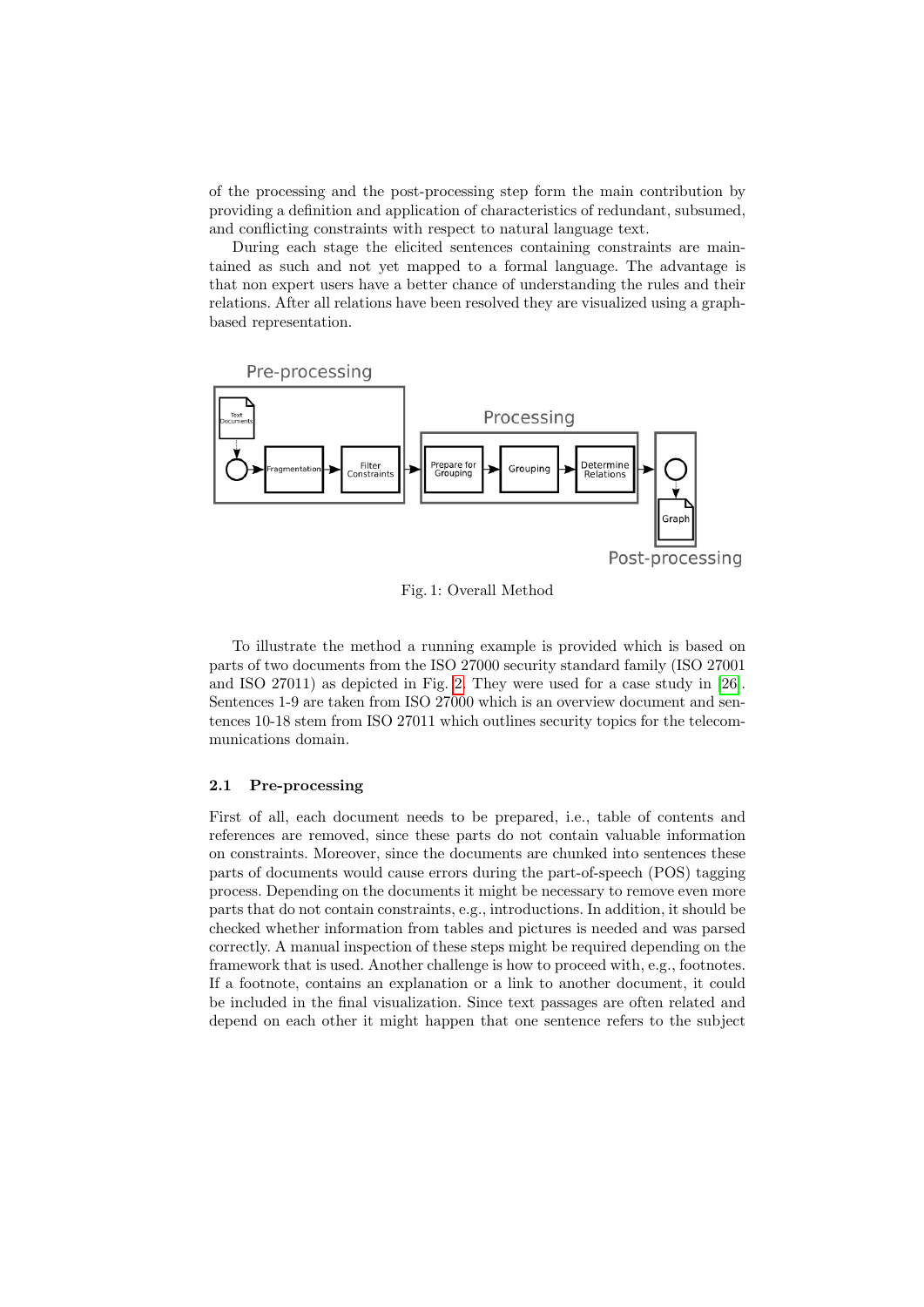<span id="page-3-0"></span>

Fig. 2: Running Example–textual input

of a preceding one. In this case determiners or pronouns, e.g., they are used. During the preparation of the documents each of these words must be replaced by the corresponding subject of its preceding sentence. In the running example sentences  $S17$  and  $S18$  represent such a situation. Here, they in  $S18$  must be replaced by information processing facility from  $S17$ . Another issue is to detect whether multiple subjects are present in one sentence. In this case, the corresponding sentence is split, resulting in two partial sentences. In the running example, S7 is not split because the sentence does only contain one subject, i.e., information security risk assessment. The prepared documents form the input, so-called text corpus, for the subsequent steps.

Now, each document in the text corpus is fragmented (chunked) into sen-tences and POS tagged.<sup>[1](#page-3-1)</sup> Afterwards all sentences containing constraints are filtered out. For this purpose, each sentence is scanned for markers such as shall, should or must. We use markers for deriving constraints, like [\[10\]](#page-16-2) use markers for detecting BPMN elements. In addition, during the evaluation an expert interview confirmed these assumptions. If a sentence contains at least one of these markers it is tagged as constraint and the following definition can be stated.

**Definition 1.** Let S be a set of sentences. A constraint is an element  $s \in S$  such that at least one marker is contained in s. The set of all constraints is called C.

<span id="page-3-1"></span> $\overline{1}$  The POS tags are necessary at a later stage of the method.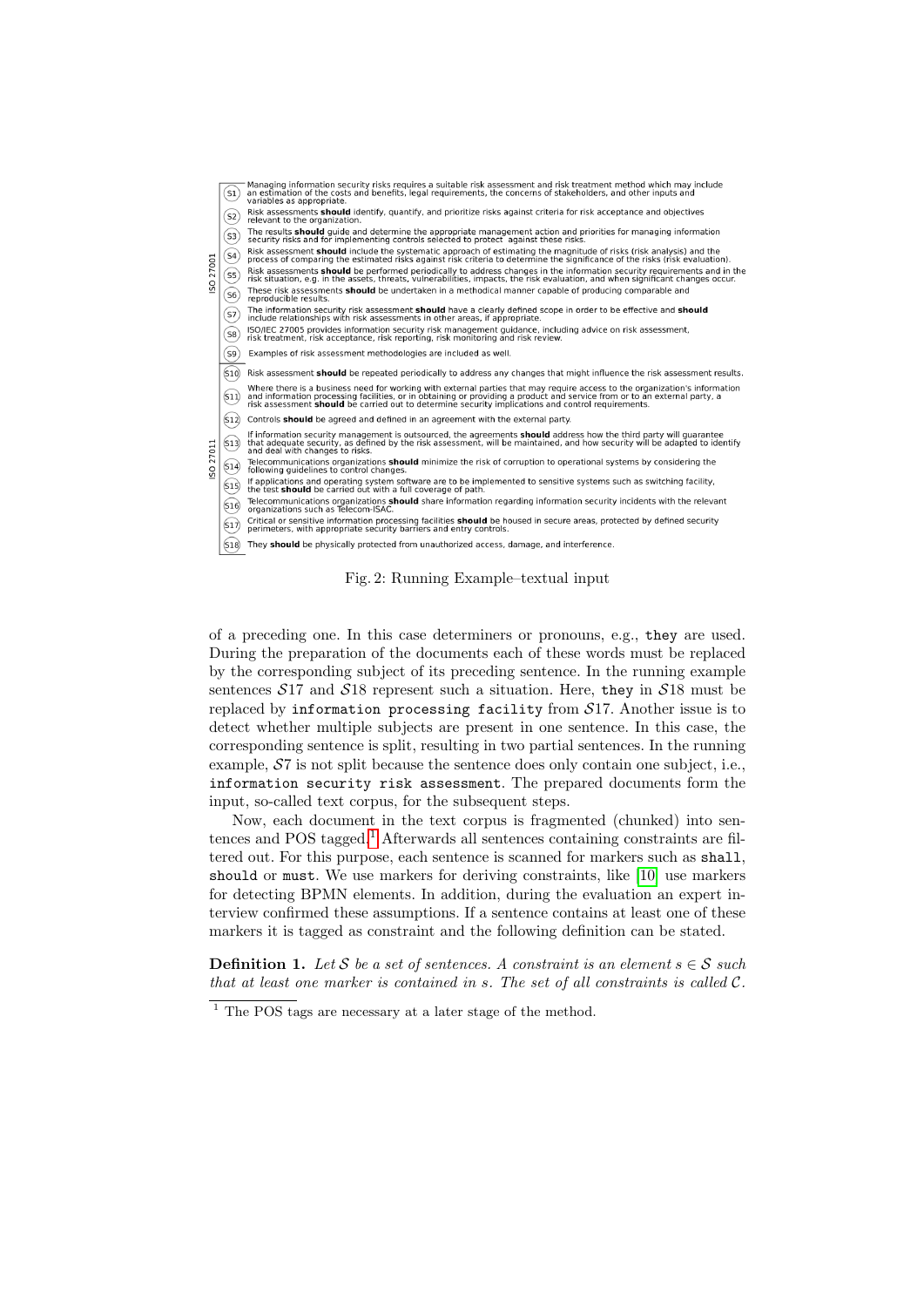In the running example, constraints are the sentences containing words (markers) written in bold font.

Sometimes, constraints are pre- or succeeded by sentences only containing explanatory information on rules but no markers. These sentences are not included in the following steps but can be included in the visualization if necessary. In the running example, these are the sentences containing no word in bold font  $(S1, S8, S9)$ . During the processing of sentences lemmatized words are used, in order to prevent that, e.g., plural and singular forms of nouns form different groups.[2](#page-4-0) The final visualization still contains the original sentences.

#### 2.2 Processing

The processing stage is divided into three steps, the preparation for the grouping, the grouping itself and the determination of relations between pairs of constraints. Consequently, the result of the processing is on the one hand a grouping of constraints and on the other hand the detection of redundant, subsumed and conflicting constraints. Three possibilities for carrying out these steps are included in order to ensure that an analyst can choose the mean that is most suitable for the given collection of documents.

#### Preparation and Grouping

Term Frequencies: The first option corresponds to unsupervised grouping of sentences using k-means as it was outlined in [\[26\]](#page-17-4) and should be applied on a large collection of documents. For this, term frequencies need to be determined which can be computed by different measures. If the text corpus contains documents (or in this case sentences) that strongly vary in length, term frequency inverse document frequency (cf. [\[1\]](#page-16-3)) is recommended resulting in a term-sentence matrix which is used for grouping the sentences.

Besides choosing a suitable term frequency measure another challenge is to determine the appropriate number of groups for k-means. Commonly applied methods for selecting the number of groups are, e.g., elbow or silhouette plots. In order to further improve the approach, we decided to use k-means++ [\[4\]](#page-16-4). The result of k-means clustering is a grouping of sentences based on term frequencies.

For the running example the most frequent terms are: organizations, risk(s), assessment, telecommunications and performing k-means++ with  $k = 6$  creates the groups schematically displayed in Fig. [3.](#page-5-0)

The remaining two methods correspond to a supervised grouping of the set of sentences based on a predefined list of terms. So, the labels of groups are given beforehand and each group corresponds to one of the terms that were derived by one of the following techniques.

Structure of Sentences: The second method for grouping the sentences is based on extracting constraint related subjects in an automated way without making use of additional information but by exploiting the structure of sentences and can be applied for small or mid-size document collections. A word is

<span id="page-4-0"></span><sup>&</sup>lt;sup>2</sup> The quality of the outcome of this step relies on the NLP framework that is used.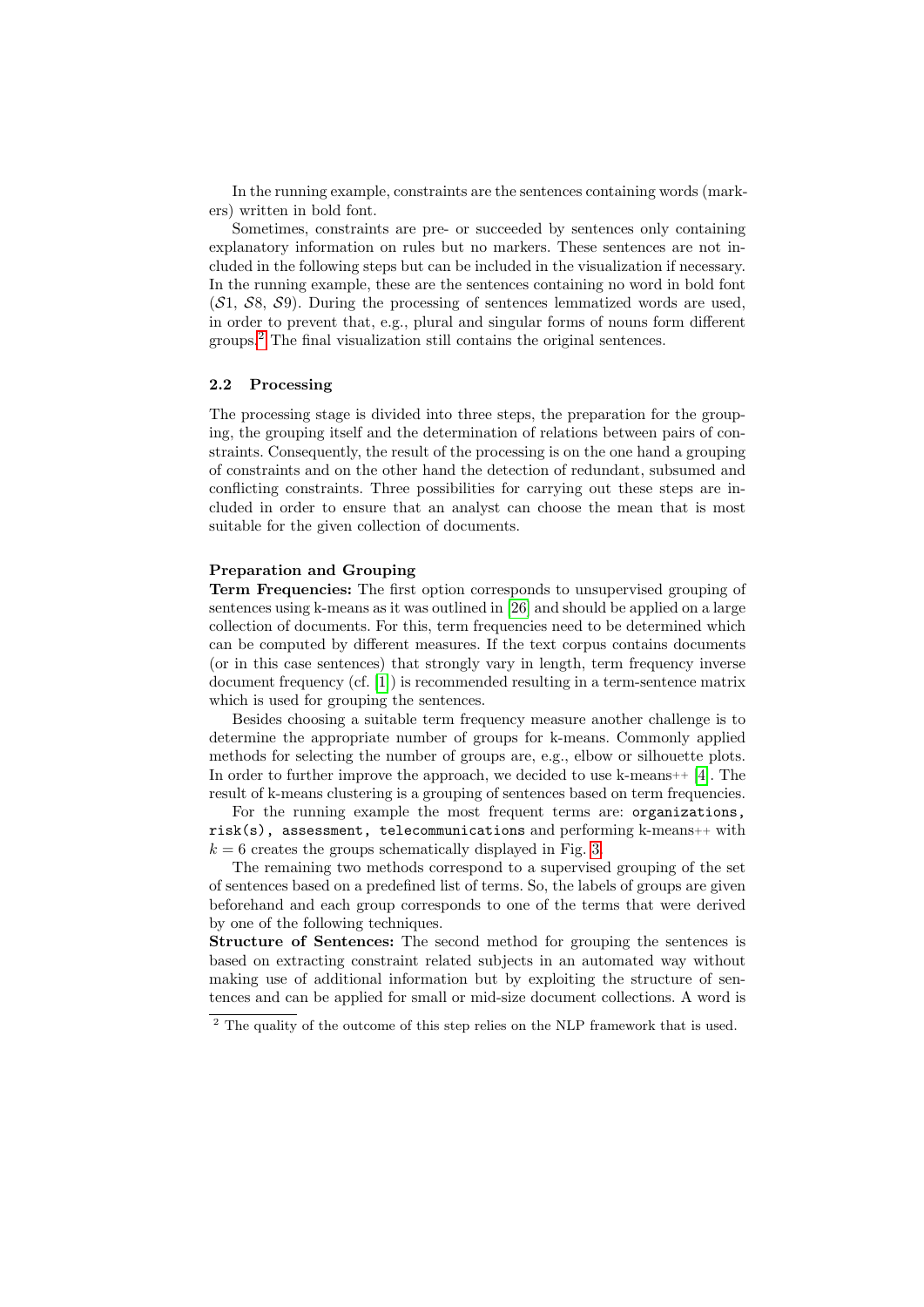<span id="page-5-0"></span>

Fig. 3: Running example – grouping by term frequencies

identified as constraint related subject if it is a (compound) subject and followed by a marker, e.g., in sentence  $S12$  of the running example the marker is should and the constraint related subject is controls. Based on this, the list of constraint related subjects is created by examining the parse tree of each sentence and searching for the described pattern ((compound) subject  $+$  marker). In the running example constraint related subjects are, e.g., information security risk assessment or information processing facility. Since each sentence is processed in its lemmatized form, risk assessment and risk assessments are treated as one grouping subject. Terms like information security risk assessment and risk assessment are not aggregated since these might relate to different things, e.g., risk assessment could be another type of risk assessment than information security risk assessment. For the running example constraint related subjects are risk assessment, information processing facility, telecommunication organization, result, control, agreement, information security risk assessment and application.

Now, each sentence is parsed and checked whether it contains one of the terms from the constraint related subject list. If so, it is shifted to the corresponding group. Figure [4](#page-5-1) displays this grouping for the running example.

<span id="page-5-1"></span>

Fig. 4: Running example – grouping by sentence structure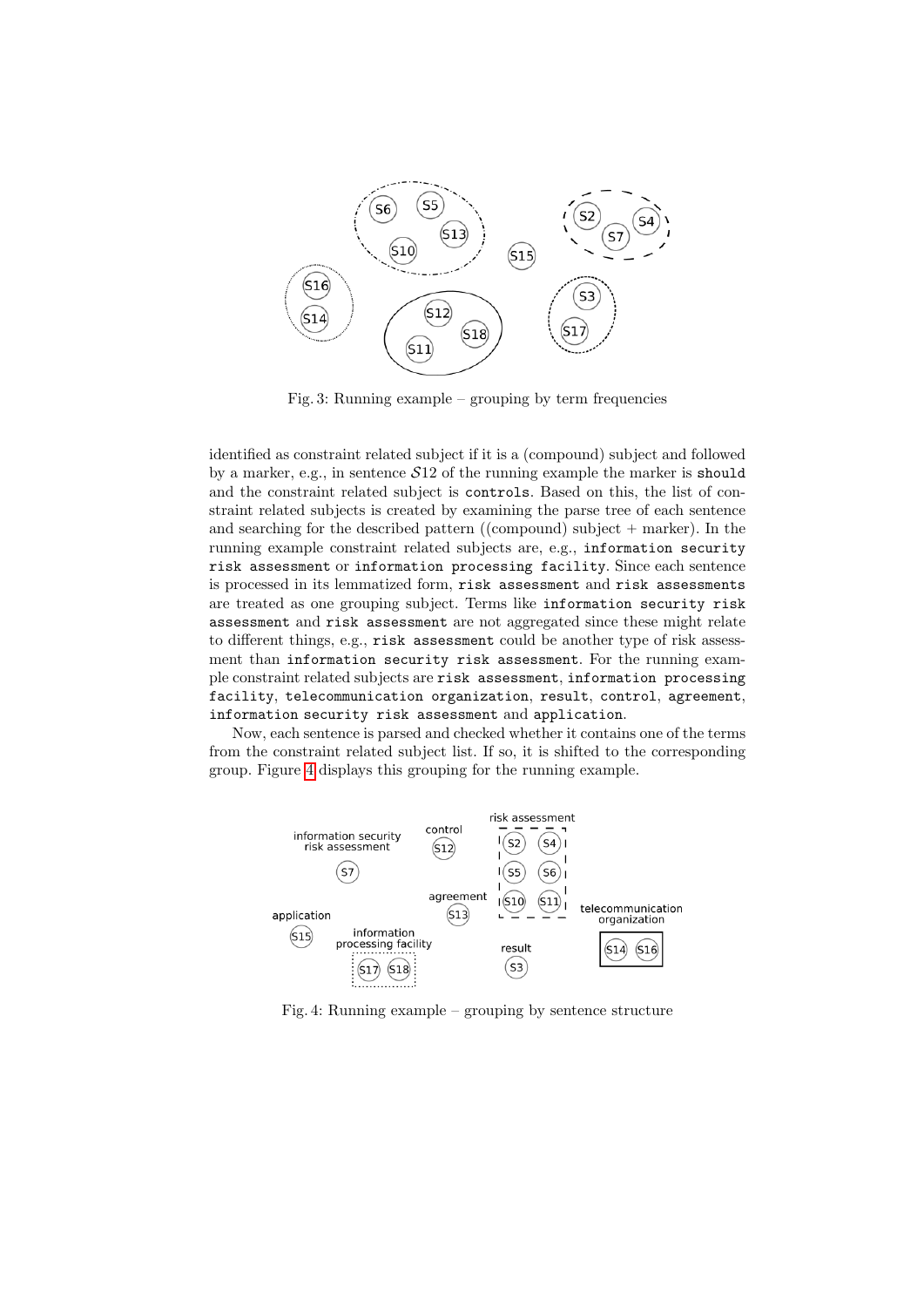External Information Sources: The third and last processing possibility can be used whenever external information sources, like organizational charts, glossaries, or any other knowledge provided by domain experts that contains information on how to group constraints is available. Based on this information, a list containing possible constraint related subjects is derived. Afterwards, each entry in the list is extended by synonyms. A commonly applied mean to find synonyms is to use a lexical database such as WordNet [\[17\]](#page-17-5). Synonyms are relevant in this case because of the diversity of language, e.g., one subject could be represented by several different words. In addition, all subjects should be lemmatized like before. The outcome is again a list containing constraint related subjects. Like in the second method each sentence is shifted into its corresponding group.

For the running example no additional information is available, therefore only the first (word frequencies) and second (sentence structure) method for grouping constraints can be applied. The third method is demonstrated in the evaluation.

#### Determine Relations

After grouping the set of sentences containing constraints the second part of the processing step is to retrieve dependencies between them in order to detect redundant, subsumed and conflicting constraints. To this end a classification of these types of constraints for natural language text is provided. It is based on [\[19\]](#page-17-6) which gives a definition of these terms for constraints in a formal language. In order to transfer the characterization to sentences, we first need to define the similarity between pairs of constraint related subjects and tasks. For this Def. [2](#page-6-0) is following the one of semantic similarity of text labels in [\[8\]](#page-16-5). Constraint related subjects are derived as described before ((compound) subject  $+$  marker) while for tasks the techniques of [\[10\]](#page-16-2) can be applied, e.g., by filtering verbs. In this case we can be more precise since tasks will be preceded by markers.

<span id="page-6-0"></span>**Definition 2** (Semantic Similarity). Let C be a set of constraints,  $c_1, c_2 \in \mathcal{C}$ and let W be the set of all words contained in  $c_1, c_2$ . Moreover, let R be the set constraint related subjects of  $c_1, c_2, w : \mathcal{R} \mapsto \mathcal{P}(\mathcal{W})$  be a function that separates an element in  $R$  into words. Let  $w_1 = w(r_1), w_2 = w(r_2)$  and  $w_i, w_s$  be the weights associated with identical words and synonymous words, respectively. The semantic similarity of two constraint related subjects  $r_1, r_2 \in \mathcal{R}$  is defined as

$$
sem(r_1, r_2) := \frac{2 \cdot w_i \cdot |w_1 \cap w_2| + w_s \cdot (|s(w_1, w_2)| + |s(w_2, w_1)|)}{|w_1| + |w_2|},
$$

with  $s(w_1, w_2)$  being the set of synonyms of  $w_1$  that appear in  $w_2$ .

The semantic similarity of tasks  $t_1$  of  $c_1$ ,  $t_2$  of  $c_2$  can be defined analogously.

For the running example take  $r_1 =$  information security risk assessment and  $r_2$  = information processing facility. It holds  $w_1$  = [information, security, risk, assessment and  $w_2 =$ [information, processing, facility]. Consequently, with  $w_i = 1, w_s = 0.75$ :  $sem(r_1, r_2) = \frac{2 \cdot 1 \cdot 1 + 0.75 \cdot (0+0)}{4+3} \approx 0.286$ . So, these constraint related subjects do not have a high similarity.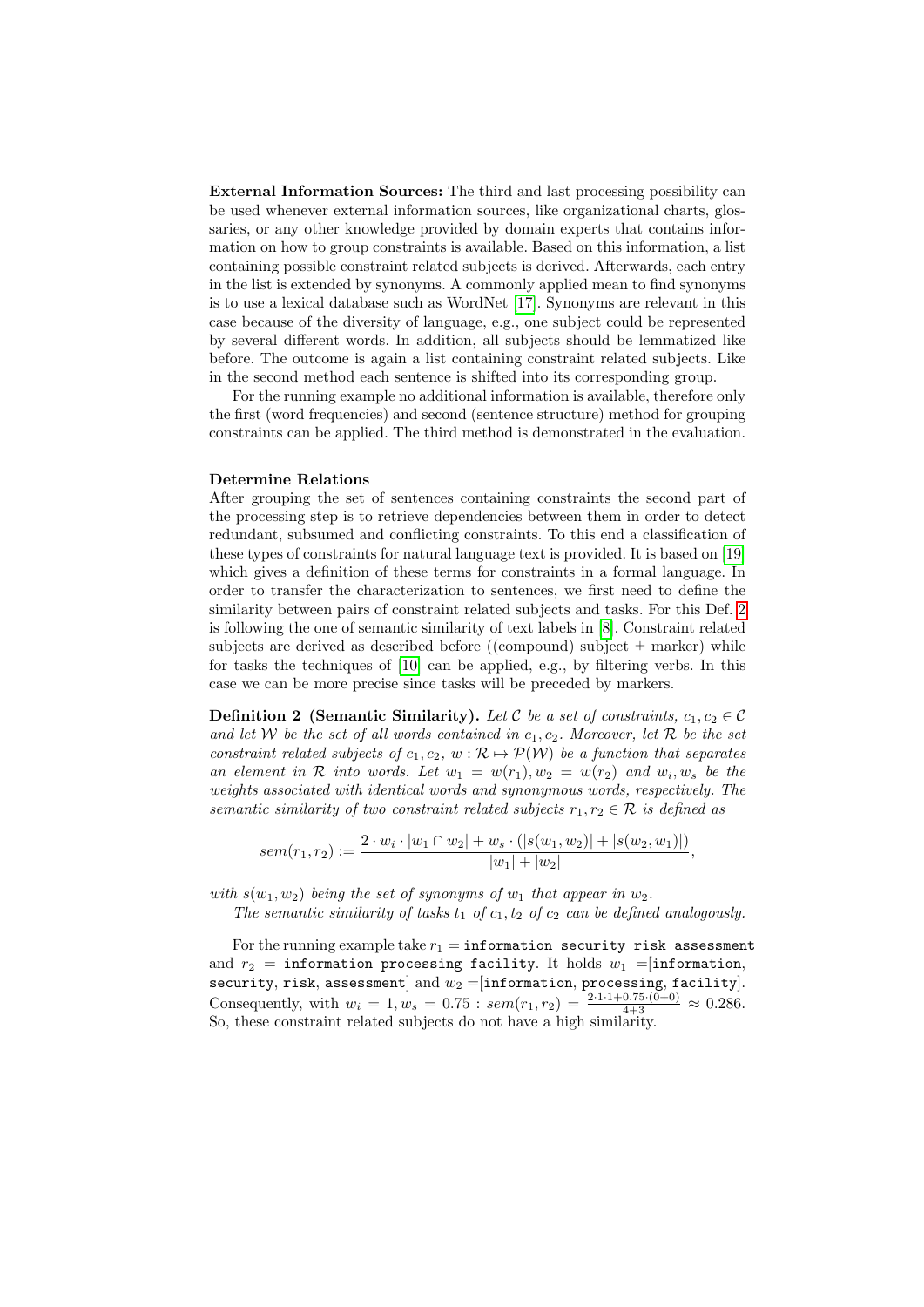For defining the targeted relation types of constraints, on the one hand the similarity of sentences and on the other hand a characterization of conflict between sentences is needed. While computing similarity of text is a frequently studied part of natural language processing, to the best of our knowledge, determining conflicting text parts has not been examined very well by now ([\[13,](#page-17-7) [15\]](#page-17-8)). Mostly, these approaches search for negations or antonyms. Searching for negations might not be that useful when considering constraints since these will not be stated explicitly in a regulatory document. Antonyms in this case correspond to, e.g., constraint related subjects having a low similarity score. Consequently, the following definitions can be stated.

<span id="page-7-0"></span>**Definition 3 (Constraint Characterization).** Let  $C$  be a set of constraints,  $c_1, c_2 \in \mathcal{C}$  and sim :  $\mathcal{C} \times \mathcal{C} \mapsto \mathcal{I}$  be a function that determines the similarity between two constraints with  $\mathcal{I} \subseteq \mathbb{R}$  an interval. Let  $\tau \in \mathcal{I}$  be a constant, such that  $sim(c_1, c_2) > \tau$ . The constraints  $c_1, c_2$  are called

- redundant, iff
	- they belong to the same group or for constraint related subjects  $r_1 \in$  $c_1, r_2 \in c_2$  holds  $sem(r_1, r_2) > \eta_1$
	- and for two tasks  $t_1 \in c_1, t_2 \in c_2$  holds  $sem(t_1, t_2) > \eta_2$
	- with  $\eta_1, \eta_2 \in \mathcal{I}$ .
- subsumed, iff they are redundant and either  $c_1$  or  $c_2$  contains further information related to its task.
- conflicting, iff either
	- they belong to different groups or for constraint related subjects  $r_1 \in$  $c_1, r_2 \in c_2$  holds sem $(r_1, r_2) < \mu_2$
	- and for two tasks  $t_1 \in c_1, t_2 \in c_2$  holds  $sem(t_1, t_2) > \mu_1$

with  $\mu_1, \mu_2 \in \mathcal{I}$  or they are redundant but contain different time spans.

Definition [3](#page-7-0) of redundant, subsumed, and conflicting constraint pairs is based on a similarity function *sim* which operates on constraints that are reflected by sentences. The similarity of sentences is computed within and across each group.

For this, all words need to be represented by word vectors. For computing these vectors, several approaches have been proposed during the last years (e.g., [\[16,](#page-17-9)[21\]](#page-17-10)). In order to deliver reasonable results mostly large data collections for training the model are needed. Therefore, we suggest to use a pre-trained model or pre-trained word vectors for the language in which the documents are written. The similarity between the word vectors is then computed using a distance measure. For text mining tasks the cosine measure is a common choice [\[1\]](#page-16-3). The final outcome is a similarity score which is, in the case of the cosine measure, a value between -1 and 1, with 1 corresponding to absolutely similar, -1 not similar at all, i.e.,  $\mathcal{I} := [-1, 1]$  in this case.

After applying the characteristics set out in Def. [3](#page-7-0) the outcome is three lists per method containing redundant, subsumed or conflicting constraints.

For the running example using term frequencies results in one pair of subsumed constraints,  $(S5, S10)$  with a similarity score of  $\approx 0.94031$ . These are obviously subsumed since the first sentence explains in more detail what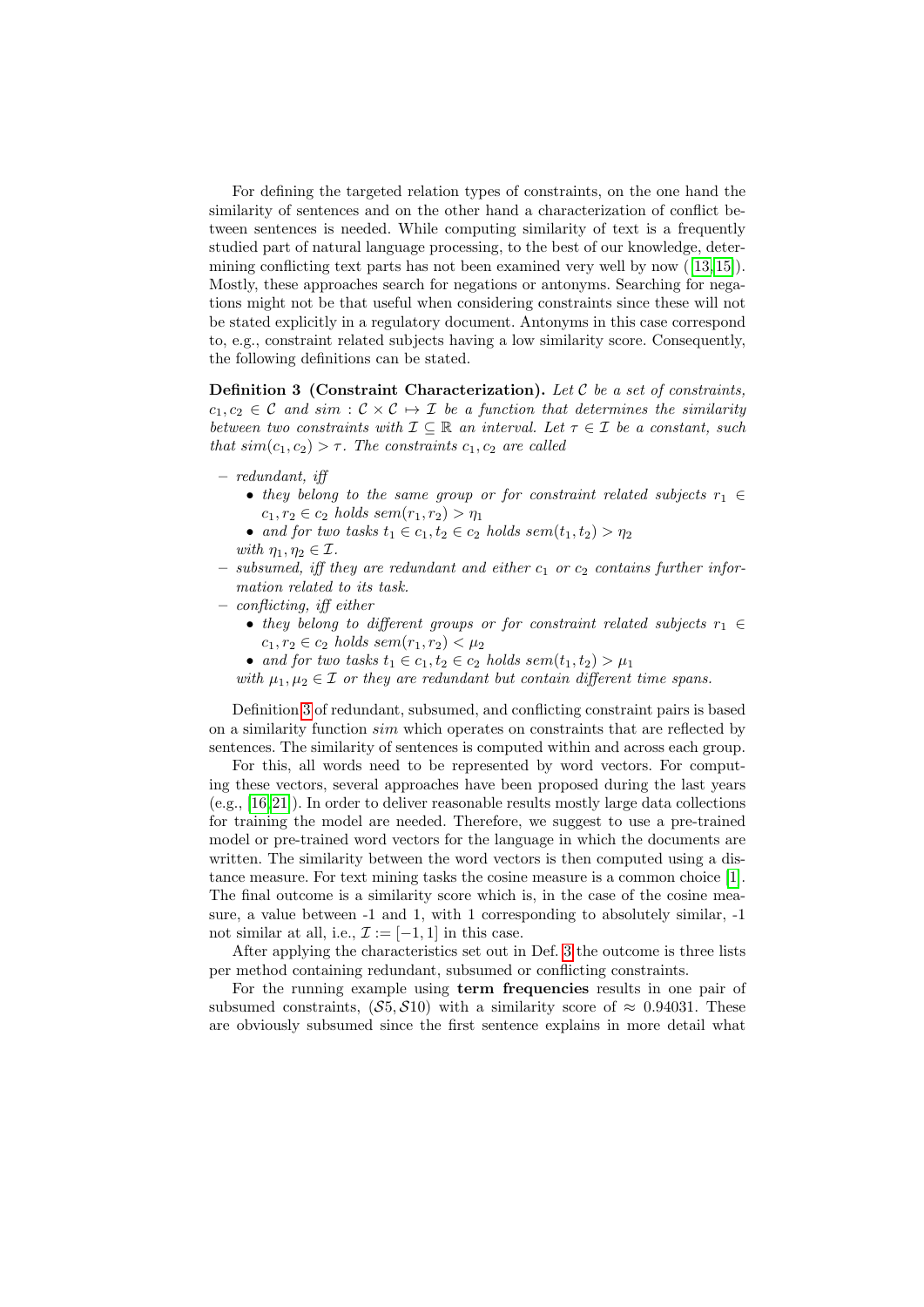needs to be done to address changes. No redundant or conflicting constraints are found which can be easily verified by a manual inspection of the given sentences. Examples of these types are given in the evaluation.

Using the second method, i.e., **sentence structure** delivers one pair of subsumed constraints  $(S5, S10)$ , no redundant and no conflicting constraints.

#### 2.3 Post-processing

To make the derived information available for the user, a suitable visualization is needed. In this approach a graph-based structure (so-called network map, cf. Def. [4\)](#page-8-0) is used but this step can be customized and any other representation could be chosen. In the network map visualization each node corresponds to a sentence and the edges indicate whether sentences are redundant, subsumed, or contradicting. Edges representing redundant and subsumed connections are labeled as **r** and **s** while contradicting ones are labeled as **c**.

<span id="page-8-0"></span>**Definition 4 (Constraint Network Map).** A network map is a graph  $NM =$  $(C, E)$ , with

 $−$  C being a set of nodes where each node  $c \in \mathcal{C}$  corresponds to one constraint  $- E \subseteq \mathcal{C} \times \mathcal{C}$  being the edges.

Moreover, let  $w: E \mapsto RL := \{r, s, c\}$  be a function assigning a label to an edge depending on the corresponding relation between the nodes that span the edge, *i.e.*, redundant  $(r)$ , subsumed  $(s)$ , conflicting  $(c)$ .

Figure [5a](#page-8-1) displays the network map for the running example based on term frequencies, Fig. [5b](#page-8-1) the network map for the running example based on the sentence structure. Subsumed constraints are displayed as edges labeled s for subsumed. Note that no redundant or conflicting constraints were found and constraints that are not connected do not have a relation.

<span id="page-8-1"></span>

Fig. 5: Relations – running example

Another possible post-processing strategy could be to transform each sentence into a formal language in order to construct executable rules or models.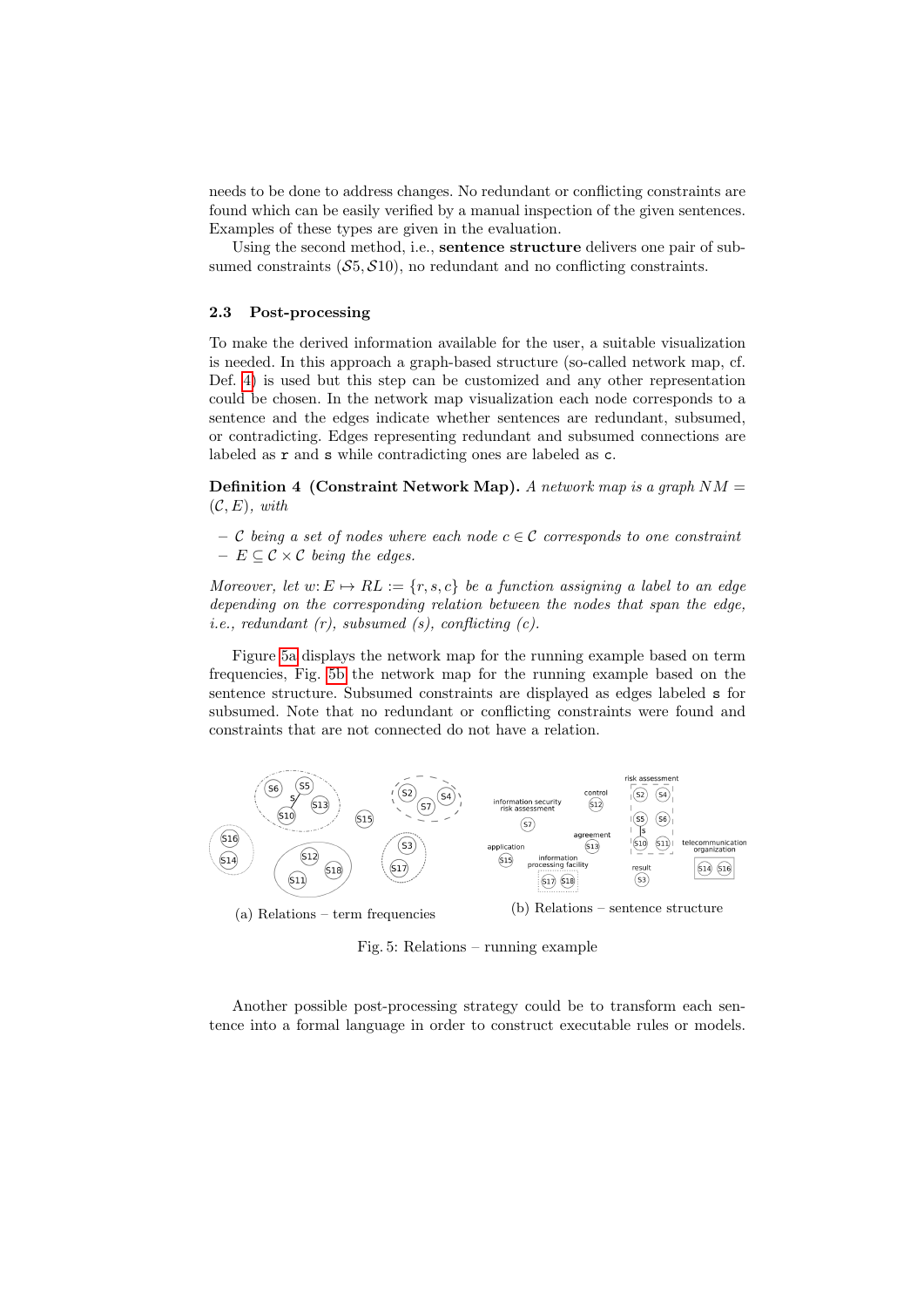Many current approaches are capable of doing this but often conflicts, subsumptions or redundancies are not resolved correctly resulting in incomplete or contradicting rules and models. By first applying the presented approach it might be possible to resolve such clashes at all or at least in a shorter amount of time.

## <span id="page-9-0"></span>3 Implementation

A prototypical implementation of the method described in Sect. [2](#page-1-0) is provided and used for the evaluation in Sect. [4.](#page-10-0) The prototype is written in Python 3 and integrates the NLP framework  $Spacy<sup>3</sup>$  $Spacy<sup>3</sup>$  $Spacy<sup>3</sup>$ , NLTK (cf. [\[6\]](#page-16-6)) and WordNet<sup>[4](#page-9-2)</sup>. This decision relies on [\[2\]](#page-16-7), which evaluated several state-of-the-art NLP frameworks.

First of all, the documents are transformed and prepared as described in [2.1.](#page-2-1) Due to the variety of document formats it is difficult to provide a generic implementation and further elaborating on this is beyond the scope of the paper.

The first generic step which is carried out using Spacy is the chunking, parsing, POS tagging and lemmatizing of sentences. As recommended, the large model for the English language is used. There are three means on which the grouping can be based on and which are applied after filtering the POS tagged sentences for markers.

The first technique uses clustering based on **term frequencies** in combination with the k-means++ algorithm and can be applied if no additional information is available and the set of documents is large. Since this correlates to parts of the method presented in [\[26\]](#page-17-4), the corresponding parts of the implementation were migrated from R to Python 3 and integrated into the recent implementation. In the implementation TfIdf as well as k-means++ are taken from the popular scikit-learn library [\[20\]](#page-17-11).

For the remaining two techniques the grouping relies on a list of constraint related subjects.

The second method exploits the **sentence structure** in order to derive such a list. In particular the annotation attributes of Spacy Tokens are used. Note, that during this process there are some properties that need to be taken care of, e.g., compound terms must be considered as one constraint related subject or plural and singular forms of terms should not form separate groups. For this, POS and dependency tags are considered. To enhance the performance, the list creation and shifting of sentences to their corresponding group is combined.

Extraction of constraint related subjects can also be based on external information (in the evaluation an organizational chart is used) and integration of a lexical database for finding synonyms which is in our implementation Word-Net. Since, Spacy has no integration of WordNet, we rely on NLTK for this step. An initial list is created from the external source and every term is extended by its synonyms present in WordNet. Now that the list is given, each sentence is processed again and shifted to its corresponding group.

<span id="page-9-1"></span> $\frac{3}{3}$  https://spacy.io

<span id="page-9-2"></span><sup>4</sup> https://wordnet.princeton.edu/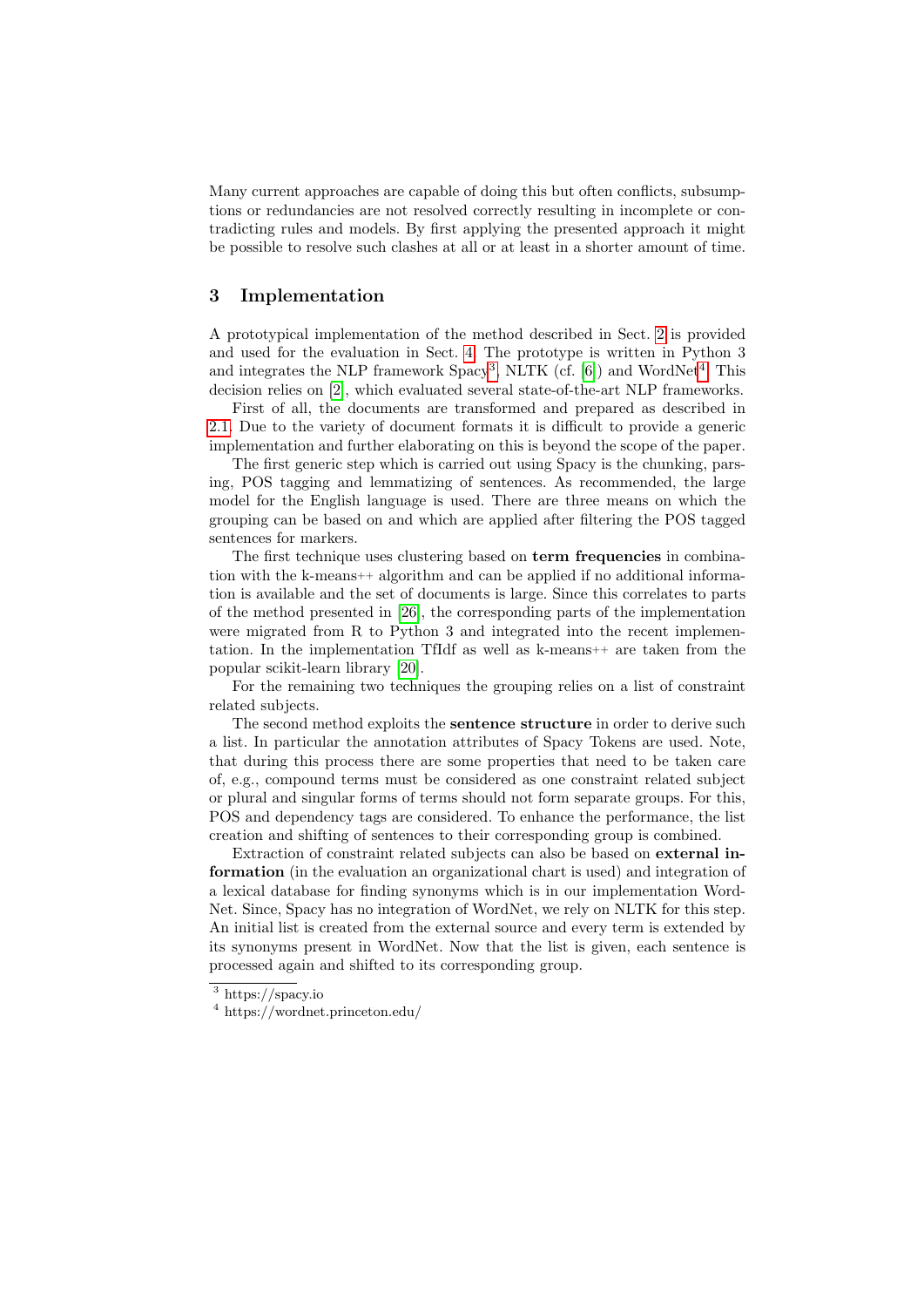The last step of the processing stage relates to finding relations between pairs of constraints. As outlined in Def. [3,](#page-7-0) the similarity between sentences needs to be computed. For this task it is either possible to train own word vectors or to use Spacy's similarity function which uses the cosine metric and word vectors that were trained with the word2vec algorithm family [\[16\]](#page-17-9). Since this is a pre-computed model it might happen that not every term has a vector representation, so this needs to be checked and adapted if necessary.

After computing the similarity, all sentences above a certain threshold are further examined whether they have the described characteristics for redundancy, subsumption or conflict stated in Def. [3.](#page-7-0) Automating the detection and comparison of time spans is the main challenge here. Simple functions like isdigit() are not sufficient since digits can also be written out.

In the last step of the method, the results are displayed as network maps. For drawing these graphs the NetworkX (cf. [\[12\]](#page-17-12)) package is used. Each constraint is integrated and colored based on its group. The edges are drawn whenever a relation between a pair of constraints exists and labeled accordingly. For large documents the result needs to be scalable and it should be possible to display only particular groups.

## <span id="page-10-0"></span>4 Evaluation

For evaluating the approach a set of documents from the financial sector is used and an expert was consulted in order to estimate the results. The first document is the BCBS  $239^5$  $239^5$  which provides guidelines on risk management of financial institutes. The second document is the Regulation  $2016/867^6$  $2016/867^6$  $2016/867^6$ , which specifies guidelines for credit management.

For gaining an overview of the documents and getting to know their structure an expert interview was conducted first. The expert emphasized that constraints always contain markers like shall, should and must. For testing the third processing option (external information sources) an organizational chart of the experts company is intergrated.

Before starting the analysis, several questions were stated, e.g., Did the approach find sentences which do not contain constraints? or Were the relations between constraints correctly drawn, i.e., how precise is the approach?.

The precision can be measured by the ratio between the number of the intersection of relevant sentence pairs and all retrieved sentence pairs divided by the number of retrieved sentence pairs,

$$
Precision = \frac{|\{relevant \ pairs\} \cap \{retrieved \ pairs\}|}{|\{retrieved \ pairs\}|}.
$$

Relevant in this case means, that a pair is a pair that is indicated by the domain expert to be in the correct group of relations.

<span id="page-10-1"></span><sup>5</sup> https://www.bis.org/publ/bcbs239.pdf

<span id="page-10-2"></span><sup>6</sup> https://eur-lex.europa.eu/eli/reg/2016/867/oj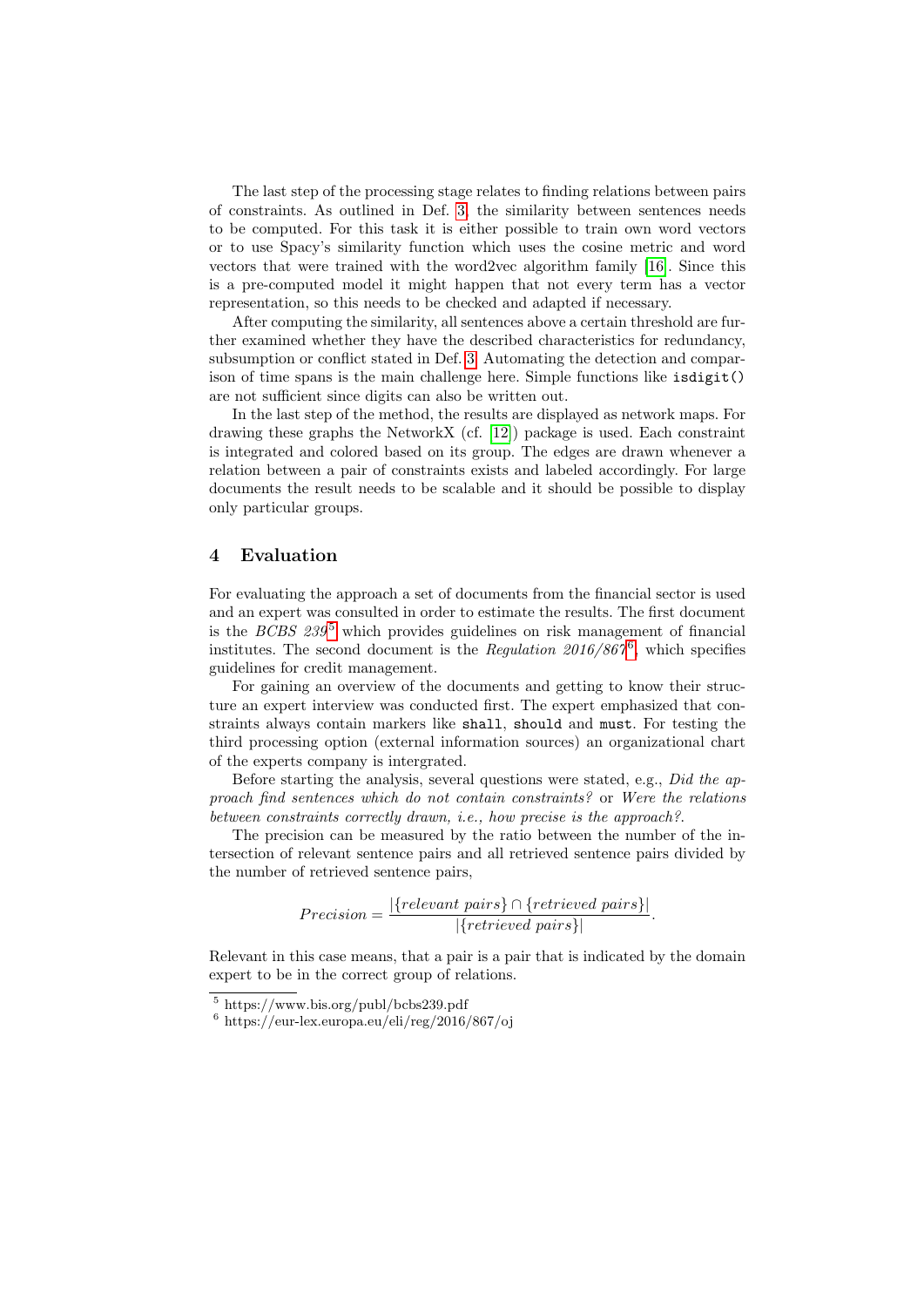Both documents are given in PDF format, and thus first of all transformed into plain text format. Afterwards, the table of contents and references, as well as the introductions are removed and each document is fragmented into sentences and POS tagged. Constraints are filtered out using markers and lemmatized for the processing stage. Each of the three methods is applied on the resulting aggregated set of constraints and the thresholds are set to  $\tau = 0.97, \eta_1 = 0.8, \eta_2 = 0.5$ . **Term Frequencies:** Choosing  $k = 15$  results in clusters containing between 6 and 38 constraints.

The number of redundant constraints is 42, among which 10 have a similarity score of 1.0. This is due to the fact that the sentence In the case of natural persons being affiliated with instruments reported to AnaCredit, no record for the natural persons must be reported. appears five times in Regulation 2016/867 in five different sections. Another example of a redundant pair of constraints is

- If a change takes place, the records must be updated no later than the monthly transmission of credit data for the reporting reference date on which the change came into effect.
- If a change takes place, the records must be updated no later than the monthly transmission of credit data for the reporting reference date on or before which the change came into effect.

with a similarity score of  $\approx 0.99897$ . This pair could also be viewed as subsumed but the difference is so little that the approach detects a redundancy in this case, which is fine according to the consulted domain expert.

The number of subsumed constraint pairs is 10. An example is

- Supervisors should have and use the appropriate tools and resources to require effective and timely remedial action by a bank to address deficiencies in its risk data aggregation capabilities and risk reporting practices.
- Supervisors should require effective and timely remedial action by a bank to address deficiencies in its risk data aggregation capabilities and risk reporting practices and internal controls.

with a similarity score of  $\approx 0.98628$ .

In addition, 6 conflicting pairs of constraints are retrieved, e.g.,

- For observed agents that are resident in a reporting Member State, NCBs shall transmit monthly credit data to the ECB by close of business on the 30th working day following the end of the month to which the data relate.
- For observed agents that are foreign branches not resident in a reporting Member State, NCBs shall transmit monthly credit data to the ECB by close of business on the 35th working day following the end of the month to which the data relate.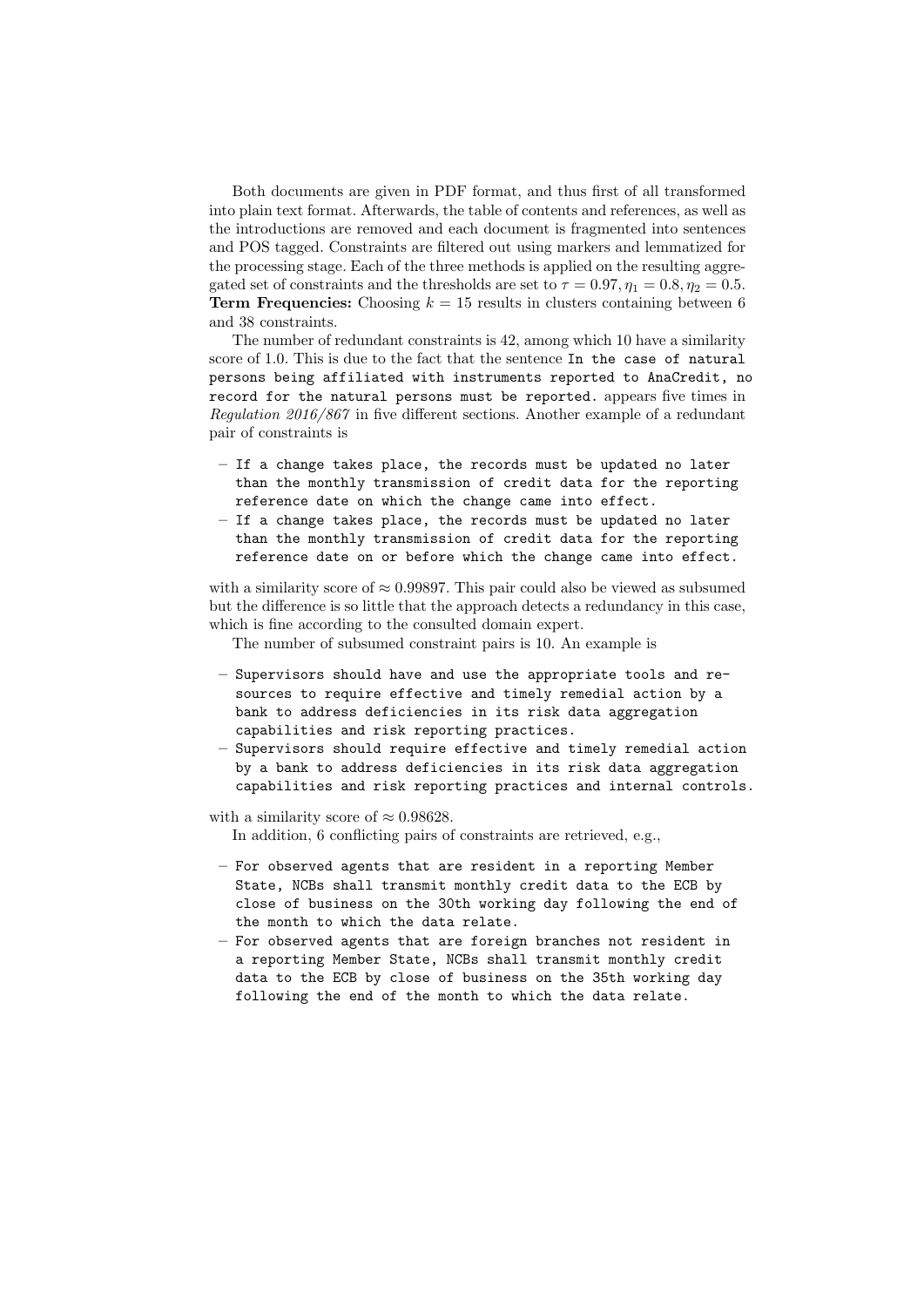with a similarity score of  $\approx 0.99669$ . Having a closer look at this pair of constraints and also according to the expert, revealed that this is not a conflicting constraint pair. It rather indicates a decision, i.e., whether an observed agent is resident in a reporting member state or not which must be considered by a user who wants to implement these rules. This corner case is difficult to detect by automated approaches because the conflict of time intervals is refuted by the opposite subjects indicated by a negation.

Structure of Sentences: The approach delivers 56 constraint related subjects forming also 56 groups which contain between 1 and 22 sentences.

It can be recognized that lemmatization of words did not work out entirely, since, e.g., bank and banks formed separate groups. In addition, an exceptional case can be seen. Procedures should be in place to allow for rapid collection and analysis of risk data and timely dissemination of reports to all appropriate recipients. This should be balanced with the need to ensure confidentiality as appropriate. In this case this refers to the preceding sentence as such.

Redundant pairs of constraints have similar lemmatized constraint related subjects and similar lemmatized tasks. The approach yields 42 of these, e.g.,

- $-4.4$  The records must be reported no later than the monthly transmission of credit data relevant for the reporting reference date on or before which the instrument was registered in AnaCredit.
- If a change takes place, the records must be updated no later than the date of the monthly transmission of credit data that is relevant for the reporting reference date on or before which the change came into effect.

having a similarity score of  $\approx 0.97818$ . The pairs differ slightly from the ones detected by the previous method. The redundant constraint pairs with similarity score 1.0 which were found using term frequencies are not present in this set. The pattern ((compound) subject  $+$  word) fails in this case and therefore the sentence is not considered anymore. One possibility to tackle this issue might be to introduce a group "undefined".

Two subsumed pairs of constraints are found, e.g.,

- Reports should include an appropriate balance between risk data, analysis and interpretation, and qualitative explanations.
- Reports should reflect an appropriate balance between detailed data, qualitative discussion, explanation and recommended conclusions.

having a similarity score of  $\approx 0.97119$ .

The same conflicting pairs of constraints like before are obtained. External Information Sources: To apply the third method, an organizational

chart is used for manually deriving the list of constraint related subjects. It is is used for grouping the sentences and consists in this case of 15 terms (before it is extended by synonyms). Such an organizational chart contains a graphical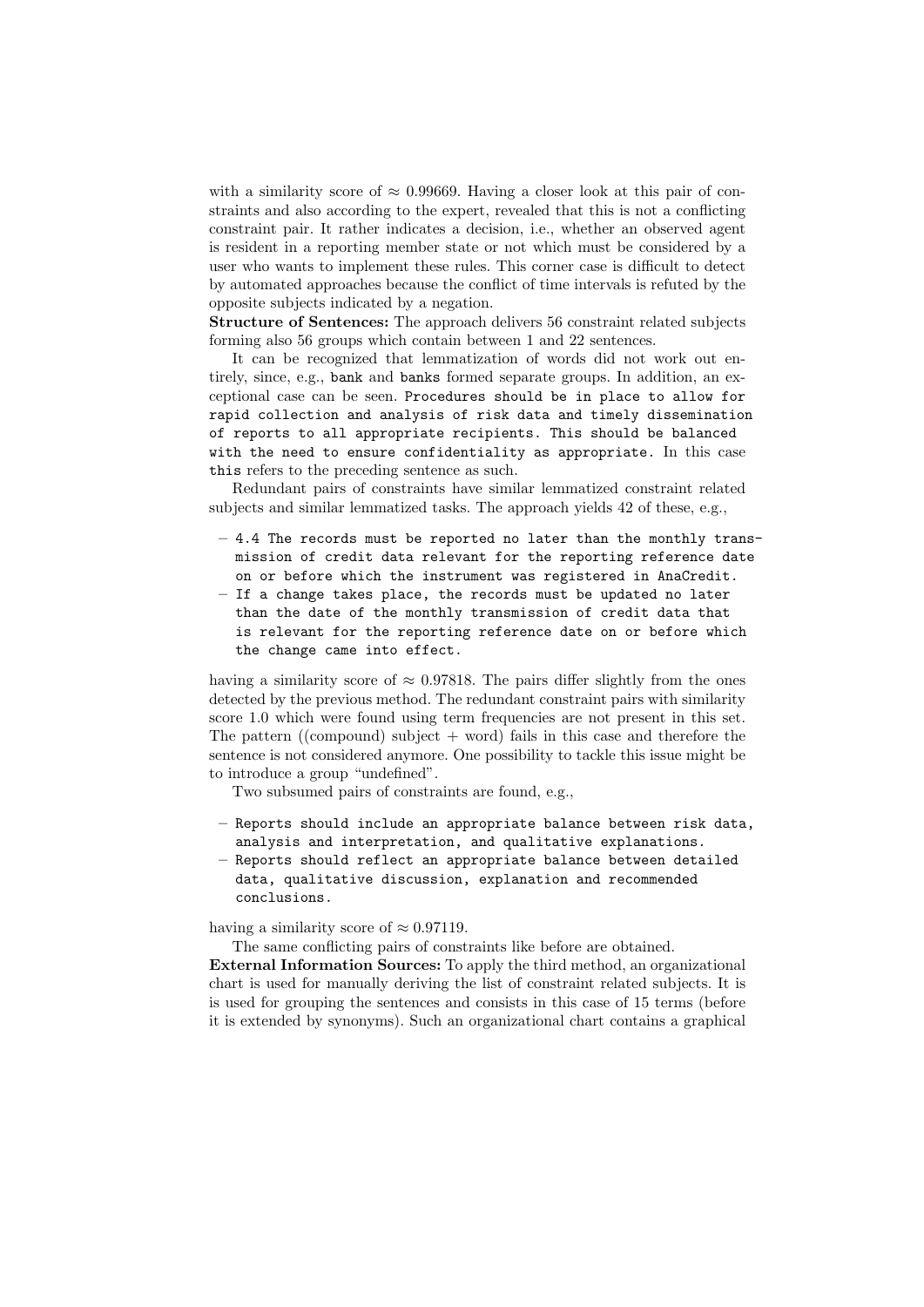representation of the relation of one official and its department to another within an organization. Consequently, the grouping is structured among departments.[7](#page-13-0) If a sentence cannot be assigned to one of the terms from the list it is shifted to a default group. Altogether, 7 groups of size 1 to 131 are received whereupon the default group is the largest one.

This method delivers 56 redundant constraints, 14 subsumed and the same 6 conflicting constraints as before. The redundant ones are the same when combining the previous two approaches. A difference can be seen regarding the set of subsumed constraints. In this case four constraints that are not present in the previous sets are given, e.g.,

- A banks risk data aggregation capabilities should ensure that it is able to produce aggregate risk information on a timely basis to meet all risk management reporting requirements.
- Risk management reports should be accurate and precise to ensure a banks board and senior management can rely with confidence on the aggregated information to make critical decisions about risk.

with a similarity score of  $\approx 0.97116$ .

Finally, the quality of the overall method and of every processing option needs to be assessed. For the overall method, it can be stated that every sentence that was marked as constraint truly is a constraint, so the approach did not deliver false positives. What can be taken into account for comparing the three processing strategies is, e.g., the number of created groups. A large number of groups enables a differentiated view on the data but can be to fine-granular, e.g., the second method delivered groups containing only one sentence. On the other hand, the third method created few groups but these are not very distinctive. Therefore, a good balance between the number of groups and the therein contained sentences should be targeted. The first method fulfills this criterion best. For estimating the quality of the derived relations the precision scores for each method are summed up in Tab. [1.](#page-13-1)

<span id="page-13-1"></span>

|                                                 |  | redundancy subsumption conflict            |       |
|-------------------------------------------------|--|--------------------------------------------|-------|
| term frequencies                                |  | $\boxed{69\% (77\%)}$ 50\% (65\%)          | $0\%$ |
| sentence structure                              |  | $\left[54\% (60\%) (100\% (100\%) \right]$ | $0\%$ |
| external information $64\% (69\%)$ 50% $(61\%)$ |  |                                            | $0\%$ |
| Table 1: Precision scores                       |  |                                            |       |

Table 1: Precision scores

A domain expert checked each detected pair and decided whether it is in the right category or not. Some sentences were half half, i.e., they can be partly seen as redundant or subsuming. The score in brackets indicates this by weighting these sentences in the computation with 0.5, while the other score counts them as false positives and is therefore a bit lower. The overall outcome is, compared

<span id="page-13-0"></span><sup>7</sup> Another possibility is to use a glossary and carry out the grouping based on the therein contained terms.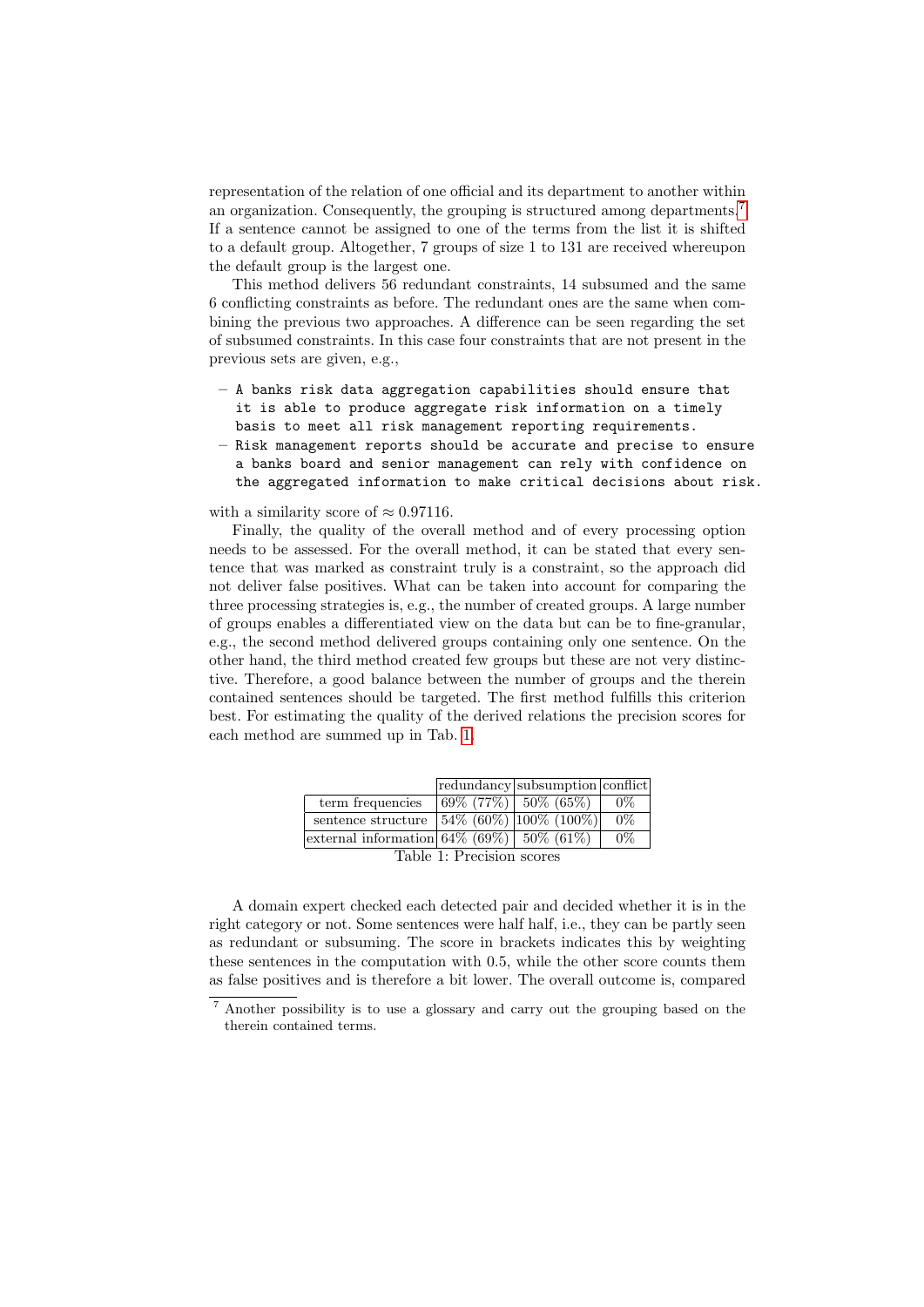to state-of-the-art approaches fine, when considering that no restrictions were imposed on the input text (for more details cf. [\[24\]](#page-17-13)). The precision of conflict is 0% because of the before mentioned corner case of two conflicting characteristics that cancel out. Moreover, the expert indicated that no conflicts are present in the documents. Conflicts might arise when updated versions of a document are considered, i.e., a new rule causes a conflict compared to an old one. Evaluating the approach on such a set of documents is planned as future work.

#### Post-processing:

The results for the last method (external information) are schematically visualized in Fig. [6](#page-14-1) to demonstrate how a user could benefit from the derived results.

<span id="page-14-1"></span>

Fig. 6: Visualization – results external information

The grouping of constraints is reflected by the different colors of nodes and their regional proximity. A user can now select the subset of constraints that he wants to have a closer look at. Moreover, he can view the relations and sentences in more detail as indicated by the box in the right lower corner.

## <span id="page-14-0"></span>5 Discussion and Limitations

Ambiguity of language: Since natural language can be versatile the completeness of markers is hard to estimate. Also, extracting synonyms can be a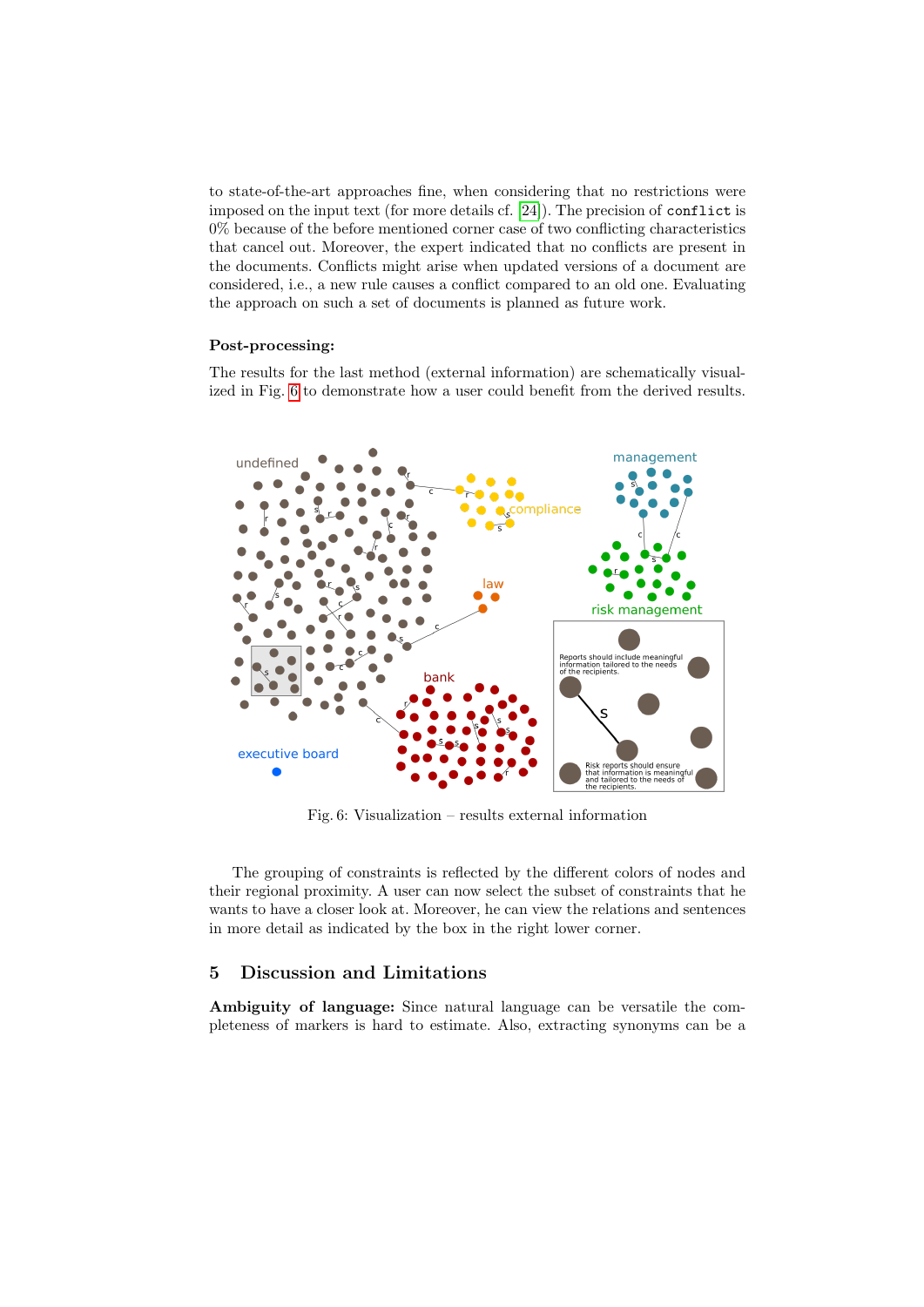challenge since meanings of words differ when the context is changing. Using domain specific ontologies might overcome this issue. During the evaluation we also observed that, e.g., searching for time spans is not straight forward and several iterations of implementations are needed in order to get reasonable results.

Choosing a NLP framework: There are lots of NLP frameworks available and many of them provide different features. The quality of the results relies on their capabilities to parse information correctly. As it could be demonstrated in the evaluation, lemmatization was not carried out correctly for each case. (Manual) adoptions tailored to the regarded document collection might be necessary.

Integration of external information: Another task that requires manual inspection is the integration of external information for deriving the list of constraint related subjects. Again, this step relies on the input format and tools that are used and is therefore difficult to automate.

Selection of thresholds: A common challenge in data mining applications is the selection of parameters and thresholds. This approach is no exception.

## <span id="page-15-0"></span>6 Related Work

Most approaches in the business process compliance domain focus on creating business process models from natural language text but not on retrieving constraints as it is the target of this paper. [\[11\]](#page-17-14) investigated BPMN model creation from text artefacts, [\[3\]](#page-16-0) derived BPMN models based on group stories while [\[25\]](#page-17-15) studied the creation from use cases. [\[10\]](#page-16-2) present an approach for BPMN process model generation from natural language text which is the current state-of-theart. The determination of UML models is targeted by [\[7,](#page-16-8) [18\]](#page-17-1). An approach for creating formal models for use in information systems development using the Semantics of Business Vocabulary and Business Rules (SBVR) standard is presented in [\[24\]](#page-17-13). Each of these approaches mostly either requires rather structured input data (sometimes combined with additional information) or produces models that lack precision.

An approach focusing on the extraction of rules is, e.g., [\[5\]](#page-16-1) which extracts SBVR rules from natural language text but still needs a domain specific model is needed. Our approach does not require such information. [\[9\]](#page-16-9) outline a method for extracting rules from legal documents by using logic-based as well as syntaxbased patterns.

Resolving relations between sentences containing constraints is not discussed in any of the mentioned approaches but might help to improve derived business rules and process models.

# <span id="page-15-1"></span>7 Conclusion and Future Work

In this paper an approach for grouping sentences containing constraints and resolving relations between them was presented. Relations could be resolved based on a characterization of redundancy and conflict. A state-of-the-art NLP framework as well as common data mining algorithms were used for implementing the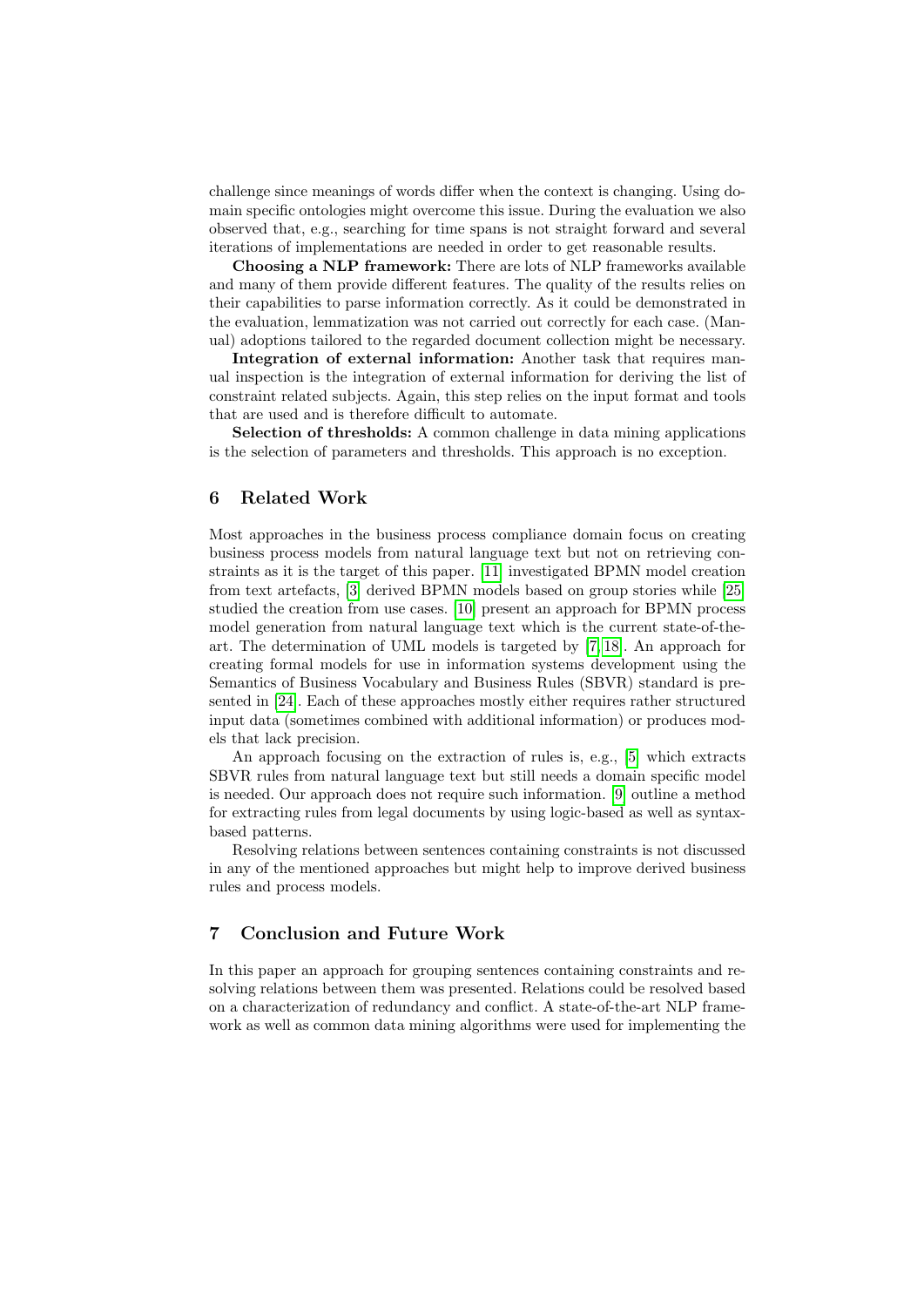method. The evaluation was carried out on a set of documents from the financial sector and the results were assessed by a domain expert.

The most crucial target of future work is to evaluate to what extent our method can resolve the lack of precision generated by state-of-the-art approaches for process rule and model extraction from natural language text. Besides that, we plan to further extend the evaluation in order to improve the implementation by covering more exceptional cases. Another interesting point is to consider sets of documents that consist of updated versions of one document and to retrieve examples of constraint pairs that changed during the versions. This might help to manage and update business rules accordingly. Creating an interactive visualization that integrates the original documents is also envisaged.

## Acknowledgment

This work has been funded by the Vienna Science and Technology Fund (WWTF) through project ICT15-072.

# References

- <span id="page-16-3"></span>1. Aggarwal, C.C., Zhai, C.: Mining text data. Springer Science & Business Media (2012)
- <span id="page-16-7"></span>2. Al Omran, F.N.A., Treude, C.: Choosing an NLP library for analyzing software documentation: a systematic literature review and a series of experiments. In: Proceedings of the 14th International Conference on Mining Software Repositories. pp. 187–197. IEEE Press (2017)
- <span id="page-16-0"></span>3. de AR Goncalves, J.C., Santoro, F.M., Baiao, F.A.: Business process mining from group stories. In: Computer Supported Cooperative Work in Design, 2009. CSCWD 2009. 13th International Conference on. pp. 161–166. IEEE (2009)
- <span id="page-16-4"></span>4. Arthur, D., Vassilvitskii, S.: k-means++: The advantages of careful seeding. In: Proceedings of the eighteenth annual ACM-SIAM symposium on Discrete algorithms. pp. 1027–1035. Society for Industrial and Applied Mathematics (2007)
- <span id="page-16-1"></span>5. Bajwa, I.S., Lee, M.G., Bordbar, B.: SBVR business rules generation from natural language specification. In: AAAI spring symposium: AI for business agility. pp. 2–8 (2011)
- <span id="page-16-6"></span>6. Bird, S., Klein, E., Loper, E.: Natural language processing with Python: analyzing text with the natural language toolkit. " O'Reilly Media, Inc." (2009)
- <span id="page-16-8"></span>7. Deeptimahanti, D.K., Babar, M.A.: An automated tool for generating UML models from natural language requirements. In: Proceedings of the 2009 IEEE/ACM International Conference on Automated Software Engineering. pp. 680–682. IEEE Computer Society (2009)
- <span id="page-16-5"></span>8. Dijkman, R., Dumas, M., Van Dongen, B., Käärik, R., Mendling, J.: Similarity of business process models: Metrics and evaluation. Information Systems 36(2), 498–516 (2011)
- <span id="page-16-9"></span>9. Dragoni, M., Villata, S., Rizzi, W., Governatori, G.: Combining nlp approaches for rule extraction from legal documents. In: 1st Workshop on MIning and REasoning with Legal texts (MIREL 2016) (2016)
- <span id="page-16-2"></span>10. Friedrich, F., Mendling, J., Puhlmann, F.: Process model generation from natural language text. In: International Conference on Advanced Information Systems Engineering. pp. 482–496. Springer (2011)